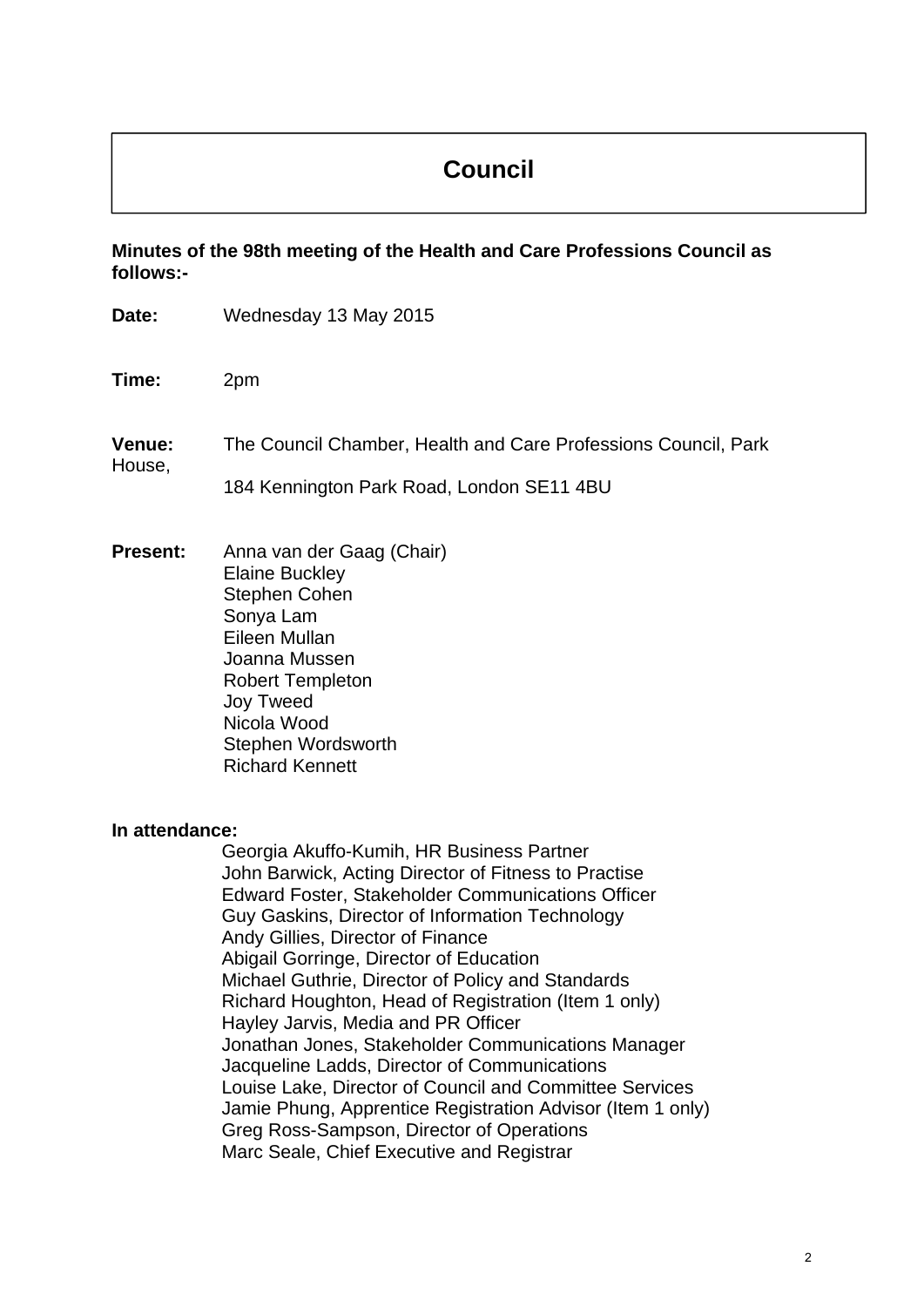### Public Agenda – Part 1

### **Item 1.15/90 Chair**'**s welcome and introduction**

- 1.1. The Chair welcomed Council members and those seated in the public gallery to the 98<sup>th</sup> meeting of Council.
- 1.2. On behalf of the Council, the Chair congratulated Jamie Phung, Apprentice Registration Advisor, for achieving his NVQ level 3 earlier than anticipated and which was carried out alongside working at the HCPC.

### **Item 2.15/91 Apologies for absence**

2.1 Apologies for absence were received from Graham Towl.

# **Item 3.15/92 Approval of Agenda**

3.1 The Council approved the agenda.

# **Item 4.15/93 Declaration of Members**' **interests**

4.1 There were no interests declared.

### **Item 5.15/94 Minutes of the Council meeting of 25 and 26 March 2015 (report ref:-HCPC54/15)**

- 5.1 The Council considered the minutes of the 97th meeting of the Health and Care Professions Council.
- 5.2 The Council noted that a request for some information in relation to equality and diversity activity within the registrations department had been made and would be submitted to a future Council meeting. The Director of Council and Committee Services undertook to amend the minutes accordingly.
- 5.3 Further to minute 16.1, bullet three of the minutes of 26 March 2015: "Concern was expressed that Council is being asked to approve the work plans rather than to have regard to them in agreeing the related papers such as the annual budget and registrant forecast figures", it was agreed that this should be raised as part of a wider discussion on governance at the October away day.
- 5.4 The Council agreed the minutes, subject to the amendment detailed under 5.2.

# **Item 6.15/95 Matters Arising (report ref:-HCPC55/15)**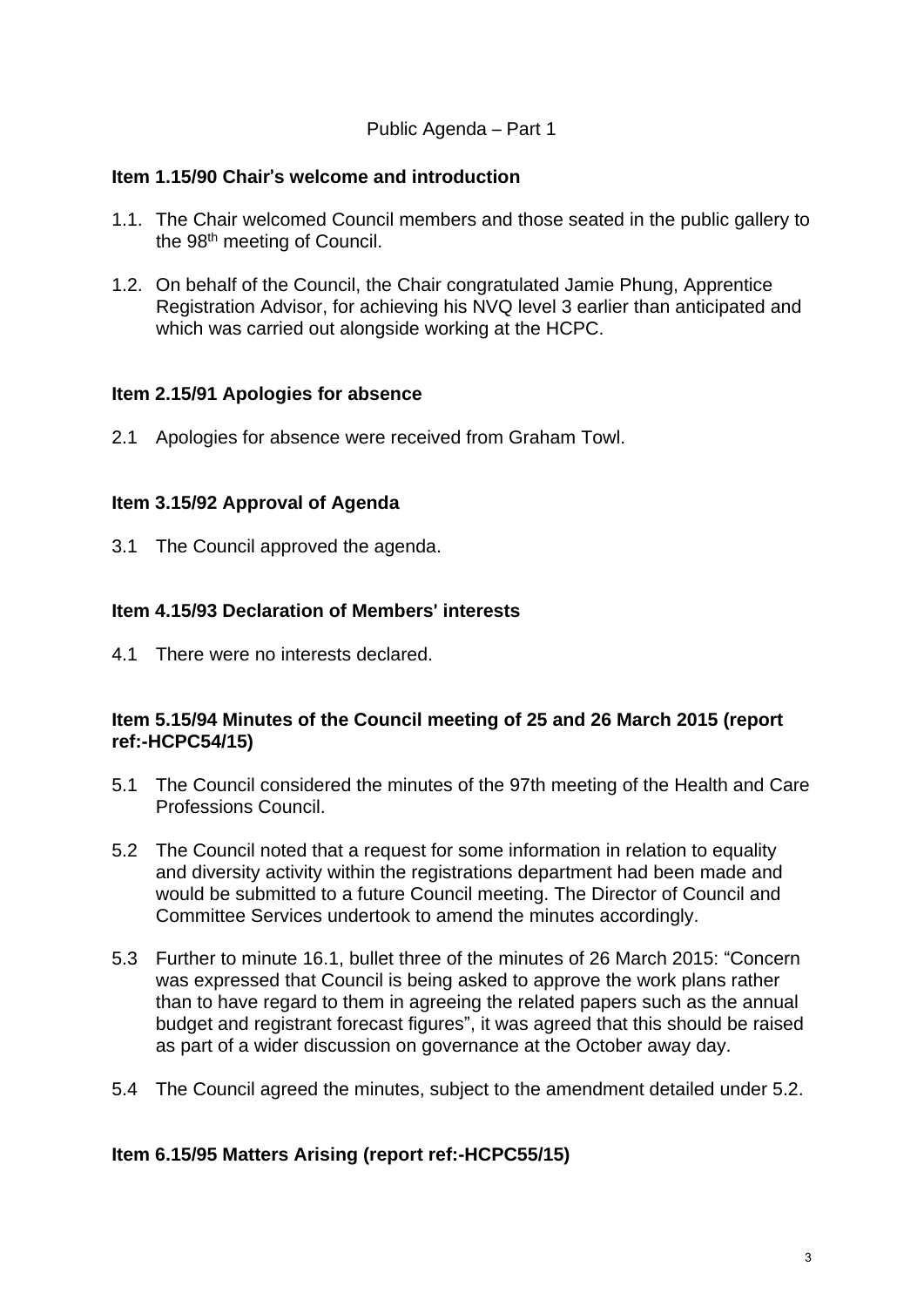6.1 The Council noted the matters arising from the meetings held on 25 and 26 March.

# **Item 7.15/96 Chair**'**s report (report ref:-HCPC56/15)**

- 7.1 The Council received a report from the Chair.
- 7.2 During discussion, the following points were made:-
	- In relation to the meeting with the Commission on Education and Training for Patient Safety (CETPS), the Council noted that this group are looking at ways that education and training needs to change in order to raise awareness of patient safety. The group was comprised of mainly
	- medical and nursing representatives. There was no representation from social work. The focus of the group currently was on finding ways of promoting 'human factors' i.e. professionalism in our context. The group had commissioned a literature review and were planning to produce a report and recommendations later this year
	- In response to a question about whether there was ever any consideration of the 'airline industry model', the Council noted that there continued to be strong influence from this sector, led by Sir Liam Donaldson (former chief Medical Officer) who, amongst others, continues to drive this agenda. However, it was also noted that there were limits to its applicability in relation to health and social care particularly in terms of interpersonal and behavioural factors which impact on the delivery of care
	- The Council noted that the meetings with Mike Durkin, Director of Patient safety at NHS England and Jennifer Dixon, CE of the Health Foundation, were in relation to our new research on 'preventing small problems becoming bigger problems';
	- The meeting with the General Teaching Council for Scotland was at their request; they wished to observe a Fitness to Practise Hearing and understand more about our approach to independence in adjudication and the evolution of the HCPC including its governance;
	- In relation to the recruitment of the Chair, the Council noted that a submission had been made to the PSA on 30 April at the same time as the recommendation of the Panel to the Privy Council;
	- In response to a question about the impact of the General Election on HCPC, the Council noted that the direction of travel would be made clear after the Queen's Speech due to take place at the end of May.
- 7.3 The Council noted the report.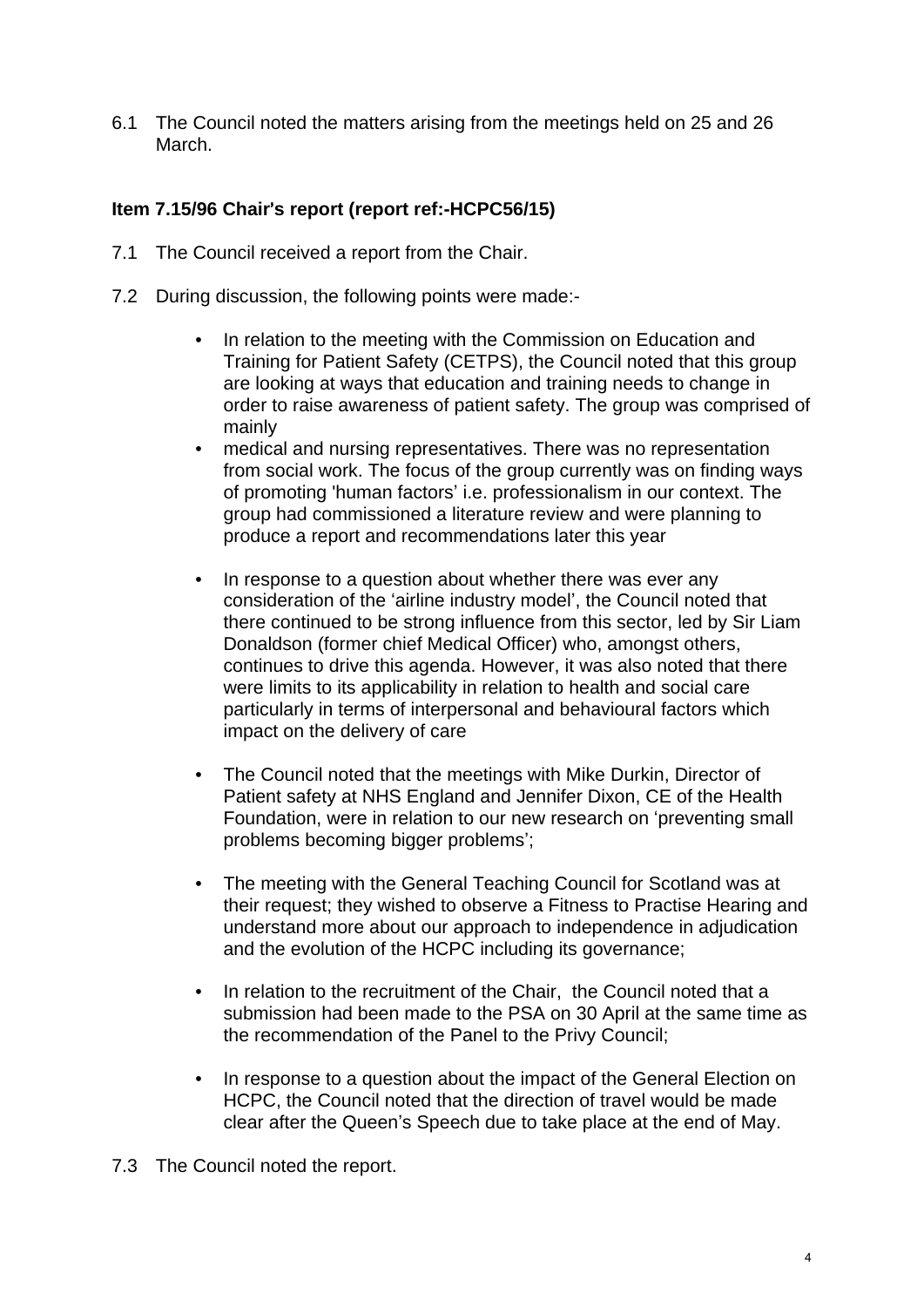# **Item 8.15/97 Chief Executive**'**s report (report ref:-HCPC57/15)**

- 8.1 The Council received a report from the Chief Executive.
- 8.2 During discussion, the following points were made:-
	- The process for finalising the PSA performance review had changed and now the Chair and Chief Executive meet with the Chief Executive of the PSA once the report has been drafted and finalised. This meeting was due to take place on the 19 May;
	- The second stage audit for ISO27001 certification was due to take place 20-22 May;
	- The Executive Management Team were due to meet with officials from the Department of Health on Monday 19 May. However, government policy was not likely to be known until after the Queen's Speech had taken place at the end of May.
- 8.3 The Council noted the report.

# Items for discussion/approval

# Departmental Reports

# **Item 9.15/98 Fitness to Practise report (report ref:-HCPC58/15)**

- 9.1 The Council received a report from the Executive.
- 9.2 The Council noted the main activities of the Fitness to Practise department. The report includes statistical information relating to case management and adjudication activity in March 2015 as well as length of time analysis.
- 9.3 During discussion, the following points were made:-
	- The length of time for cases to be heard was stable. However, this situation could quickly change and so work needed to be done around signposting since a number of queries received are not in fact fitness to practise queries. More information needs to be provided on the website about what constitutes an FtP query and where complainants need to direct their concerns if they don't relate to FtP;
	- A case advancement team was in place to deal with more complex cases;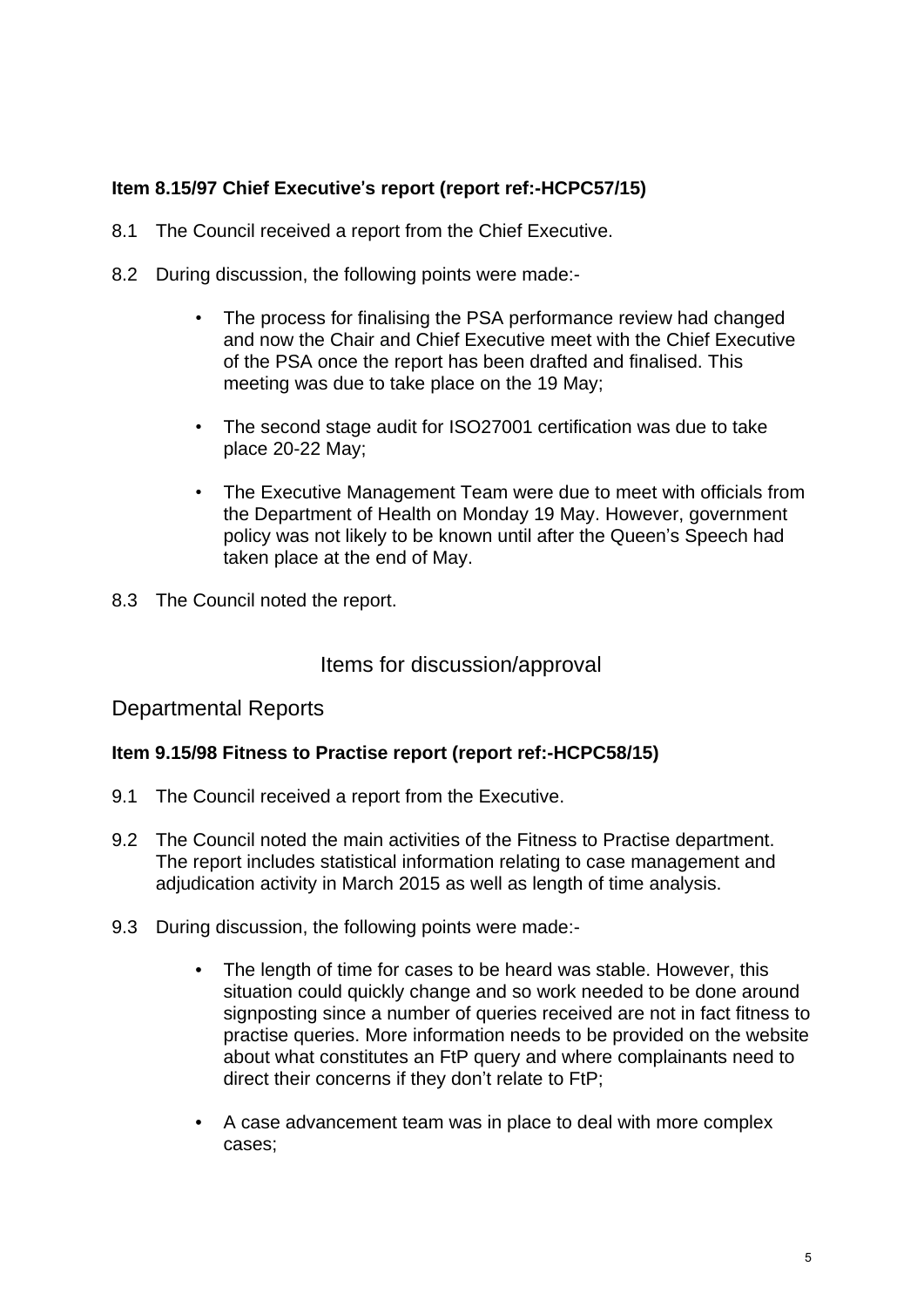- There was an article in the 'Times' in which a senior judge was urging the use of mediation to resolve disputes in health care contexts
- In relation to mediation, the Council noted that this work was ongoing. However, the numbers of cases where mediation would be an appropriate mechanism to resolve a dispute had not been as high as anticipated. However, the evidence suggests that once a case has been pursued through the mediation route, there is a high success rate;
- The Fitness to Practise department were currently running a pilot 'experience' study which involved sending out feedback forms to registrants and complainants following an Investigating Committee Panel or final hearing decision. It was planned to evaluate the pilot shortly which could in turn lead to sending out feedback forms on a continual basis.
- 9.4 The Council discussed the paper and noted the contents.

# **Item 10.15/99 Policy and Standards report (report ref:-HCPC59/15)**

- 10.1 The Council received a report from the executive
- 10.2 The Council noted the main activities of the Policy and Standards department.
- 10.3 During discussion, the following points were made:-
	- Any decision on the Public Health Specialists would need to be made by the new government;
	- Work was ongoing in relation to the Standards of Education and Training (SET) Review and Council would be asked to consider the Terms of Reference for the Professional Liaison Group at their meeting in June;
	- The HCPC would be responsible for managing any change to SET 1 for paramedics, but, particularly given the normative nature of the standard, changes in the level of paramedic education and training would be driven by commissioners, service providers and education providers;
	- That it was too early to say how proposals to replace the Human Rights Act with a Bill of Rights would impact on the work of the HCPC, if at all;
	- That the decision whether to proceed with the regulation of herbal practitioners would be a decision of the new government.
- 10.4 The Council discussed the paper and noted the contents.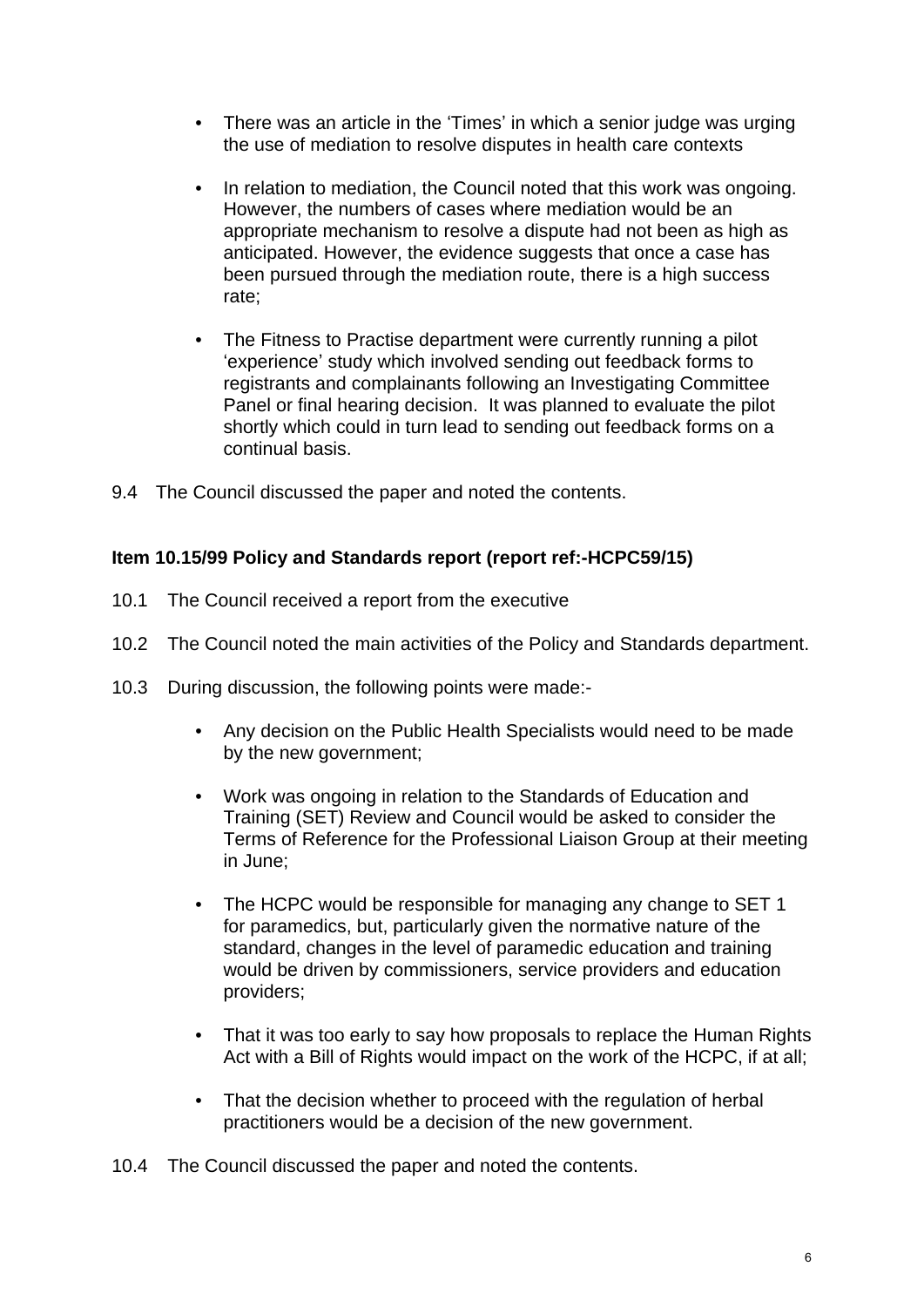# **Item 11.15/100 Operations report (report ref:-HCPC60/15)**

- 11.1 The Council received a paper from the Executive.
- 11.2 The Council noted the main activities of the Operations department.
- 11.3 During discussion, the following points were made:-
	- The contract for 405 Kennington Road was signed on 5 May 2015;
	- In response to a question about how many registration appeals are unsuccessful and how many registrants do not pass their CPD audit, the Council noted that consideration would be given to reporting on registration appeals should the function move across to the Registration department which was subject for consideration later in the agenda. In relation to CPD audits, the Council noted that this figure was provided through the CPD audit reports
	- It was noted that the statistics set out on pages 6-8 needed highlighting and the Director undertook to look at how this could be done taking into consideration certain sensitivities.
- 11.4 The Council discussed the paper and noted the contents.

# **Item 12.15/101 Secretariat report (report ref:-HCPC61/15)**

- 12.1 The Council received a paper from the Executive.
- 12.2 The Council noted the main activities of the Secretariat department.
- 12.3 During discussion, the following points were made:-
	- The Council noted the training options provided to members and those that required prior approval, the criteria for which had been previously agreed by Council. A concern was expressed that the criteria was not always applied consistently and so the suggestion was made that this be considered at the October away day;
	- The Council noted that a skills matrix was used in the appointment of Council members to ensure breadth of skills.
- 12.4 The Council discussed the paper and noted the contents.

### **Item 13.15/102 Education report (report ref:-HCPC62/15)**

13.1 The Council received a paper from the Executive.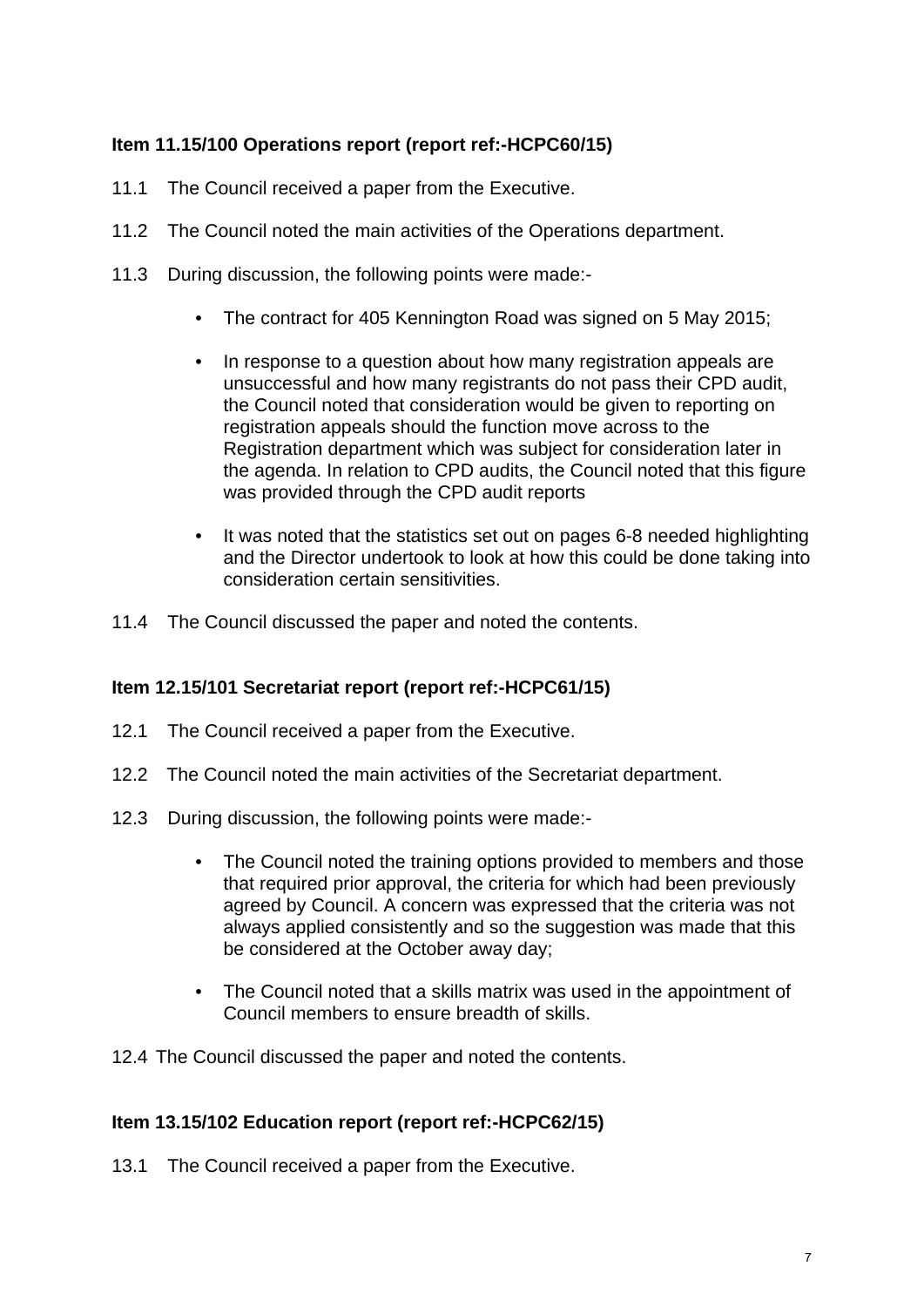- 13.2 The Council noted the main activities of the Education Department in February, March and April 2015. The update included statistical information and highlighted key work undertaken.
- 13.3 During discussion, the following points were made:-
	- The Council noted that a number of paramedic programmes appeared under pressure to increase the size and frequency of their cohorts to address workforce planning demands and consequently were proposing major changes and new pathways with minimal notice. As a result, this had increased the number of conditions placed against these programmes and recommendations for revisits;
	- Concern was expressed that whilst programme providers may be looking to increase the size of cohorts, the resources were not in place to support this;
	- A parallel was drawn between what had happened with social workers and what was currently happening with paramedics and concern was expressed that responses to a shortage of professionals over a long period can sometimes switch the focus from quality to quantity;
	- The Council noted that the onus was on the education provider to inform HCPC if they wished to increase their cohort and this would be done through the major change process;
	- There was a different approach to paramedic training in different parts of England with the Health Education England commissioning some training and ambulance trusts commissioning other training;
	- We were due to conclude the social work programme approval process and then a review would be carried out alongside a separate review of the Standards of Proficiency.
- 13.4 The Council discussed the paper and noted the contents.

# **Item 14.15/103 Information Technology report (report ref:-HCPC63/15)**

- 14.1 The Council received a paper from the Executive.
- 14.2 The Council noted the main activities of the information Technology department.
- 14.3 During discussion, the following points were made:-
	- In response to a question about whether a benefits realisation review was carried out after projects concluded, the Council noted that 'lessons learnt' reviews were carried out but it was down to individual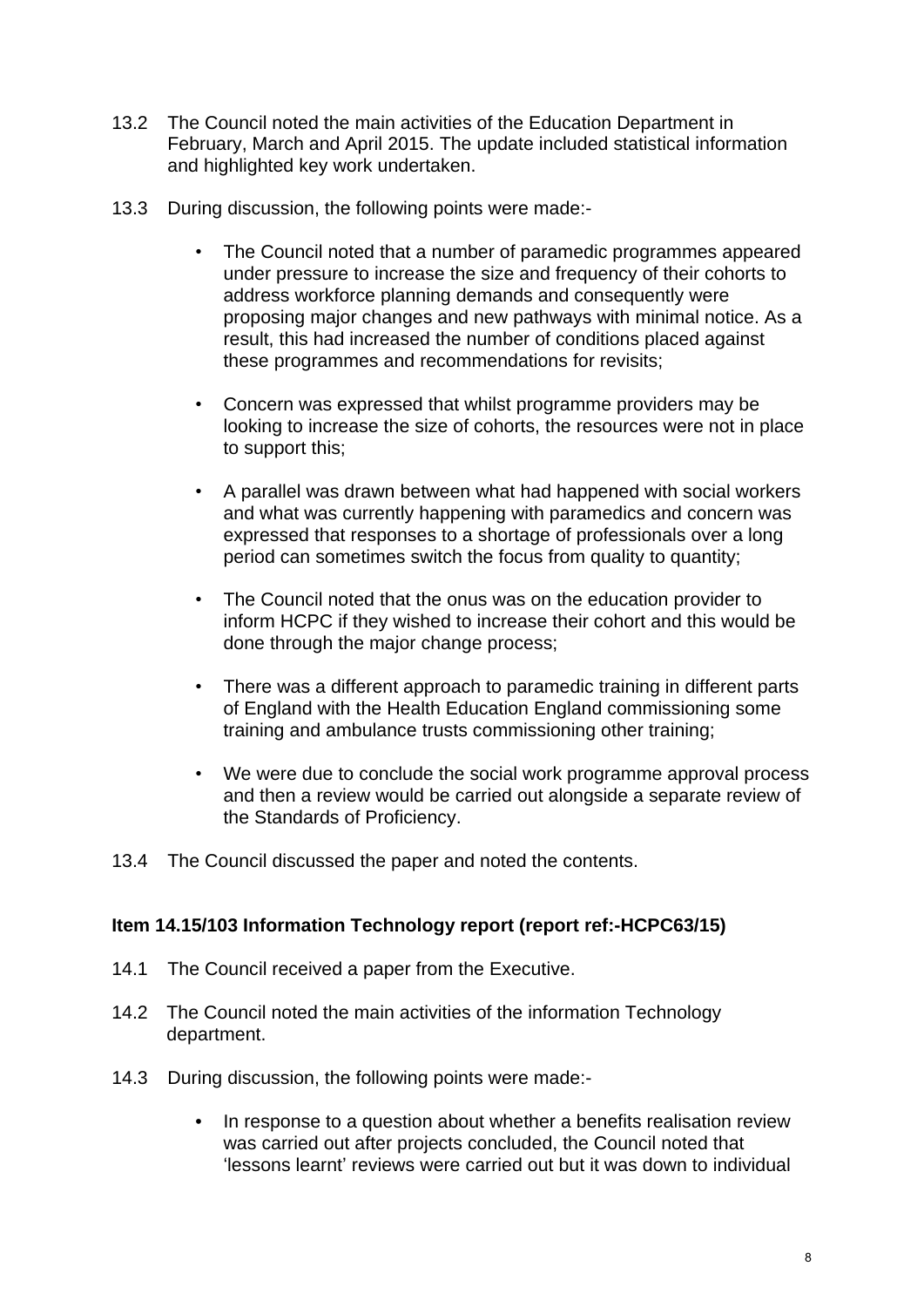departments and project leads to realise the benefits and match those against the business cases;

- There was some discussion about how the network would be extended to provide coverage for 405 Kennington Road and the Council noted that there would not be a physical cable joining properties.
- 14.4 The Council discussed the paper and noted the contents.

# **Item 15.15/104 Communications report (report ref:-HCPC64/15)**

- 15.1 The Council received a paper from the Communications department.
- 15.2 The Council noted the main activities of the Communications Department since the last meeting of Council. It included statistical information and highlighted key work undertaken across the range of communication channels.
- 15.3 During discussion, the following points were made:-
	- In response to a question about whether our communications are reactionary or proactive, the Council noted that generally we took a proactive approach with the exception of Fitness to Practise case queries where we took a reactive stance;
	- In relation to the attendance at events by professions statistics detailed on page 10, the Council noted that these figures were as expected. However, the Communications team would continue to consider whether there were any professions that needed reaching out to;
	- Feedback from recent events in Leamington Spa and Edinburgh had been very positive. Feedback would continue to be used to inform future events;
	- Following discussion at the previous Council meeting in relation to signposting on the website, the Council noted that a new version of the site was about to be deployed.
- 15.4 The Council discussed the paper and noted the contents.

### **Item 16.15/105 Finance report (report ref:-HCPC65/15)**

- 16.1 The Council received a paper from the Executive.
- 16.2 The Council noted the main activities of the Finance Department since the March 2015 meeting of Council. It included statistical information and highlighted key work undertaken.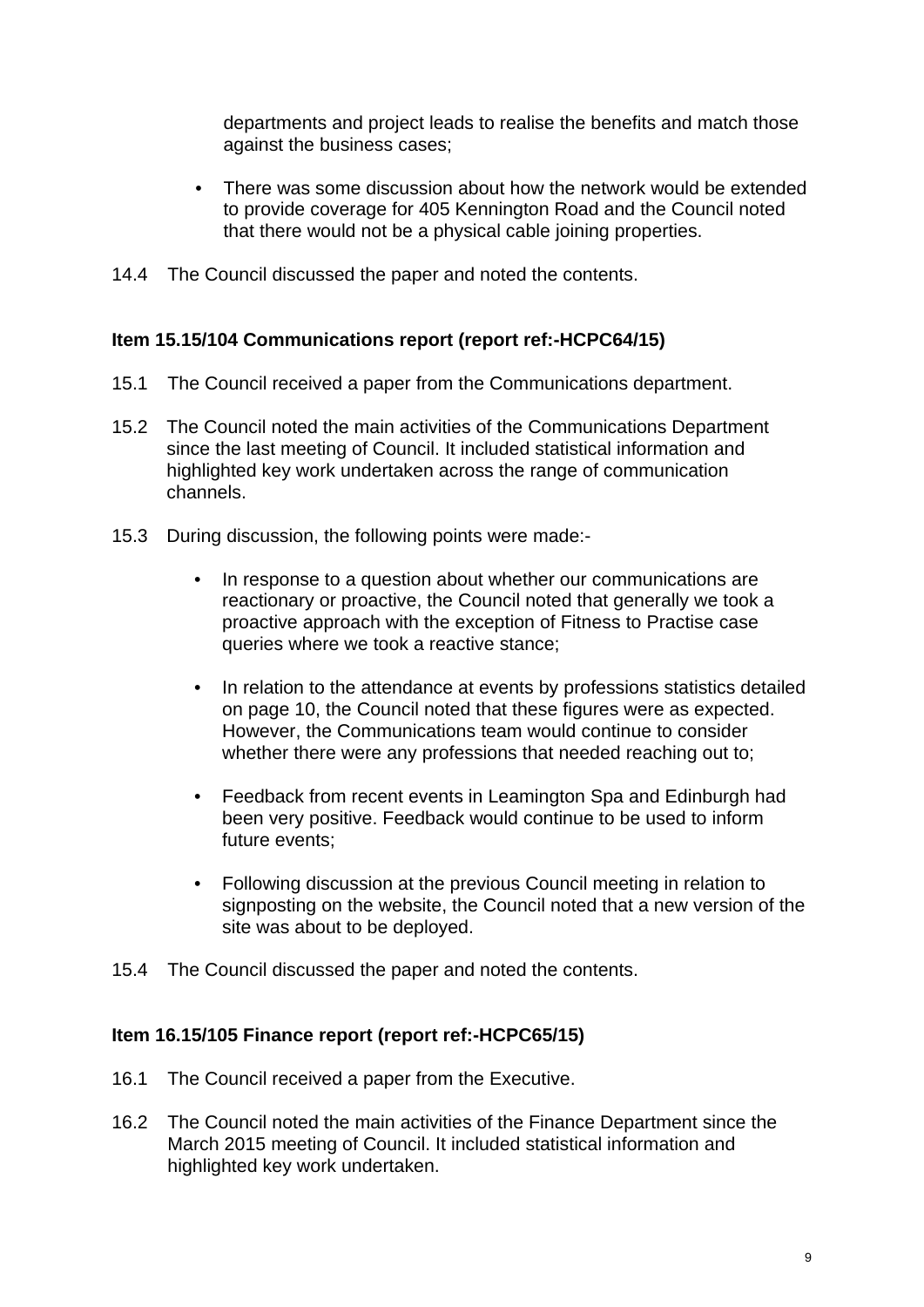- 16.3 During discussion, the following points were made:-
	- The contract with Bircham Dyson Bell had now been signed:
	- • A new Finance Business Partner would be starting in the Department in July. The role includes producing the monthly management accounts and supporting budget holders with financial analysis;
	- The Council noted a 2014-2015 operating surplus of £331k subject to audit. The upward property revaluation was based on indexation and is subject to review by a professional surveyor;
	- The cash balance at 31 March 2015 was £18M against a forecast figure of £14M. This was because the £18M actual balance included £3.9M of direct debit collections which were initiated before the year end, but the forecast had assumed that those receipts would be collected in April.;
	- Concern was expressed in relation to a surplus being made for the financial year 2014-2015 against a backdrop of a fee rise. In response, the Council noted that even with a fee rise, there was a projected deficit in both 2015-2016 and 2016-2017 because the cost base was increasing.
- 16.4 The Council discussed the paper and noted the contents.

### **Item 17.15/106 Human Resources report (report ref:-HCPC66/15)**

- 17.1 The Council received a paper from the Executive.
- 17.2 The Council noted the main activities of the Human Resources department.
- 17.3 The Council noted that it was pleasing to see a high number of partner applications both in terms of the popularity of working with HCPC and also in respect of the HCPC having a large pool from which to select good quality candidates
- 17.4 The Council discussed and approved the paper.

### **Item 18.15/107 Chief Executive**'**s Summary of key issues**

18.1 The Chief Executive noted that it does not take long for the number of Fitness to Practise cases per case manager to increase which, in turn, leads to an increase in the length of time for cases to be heard. However, the Executive were continually monitoring cases per case manager and other indicators and taking corrective action where necessary.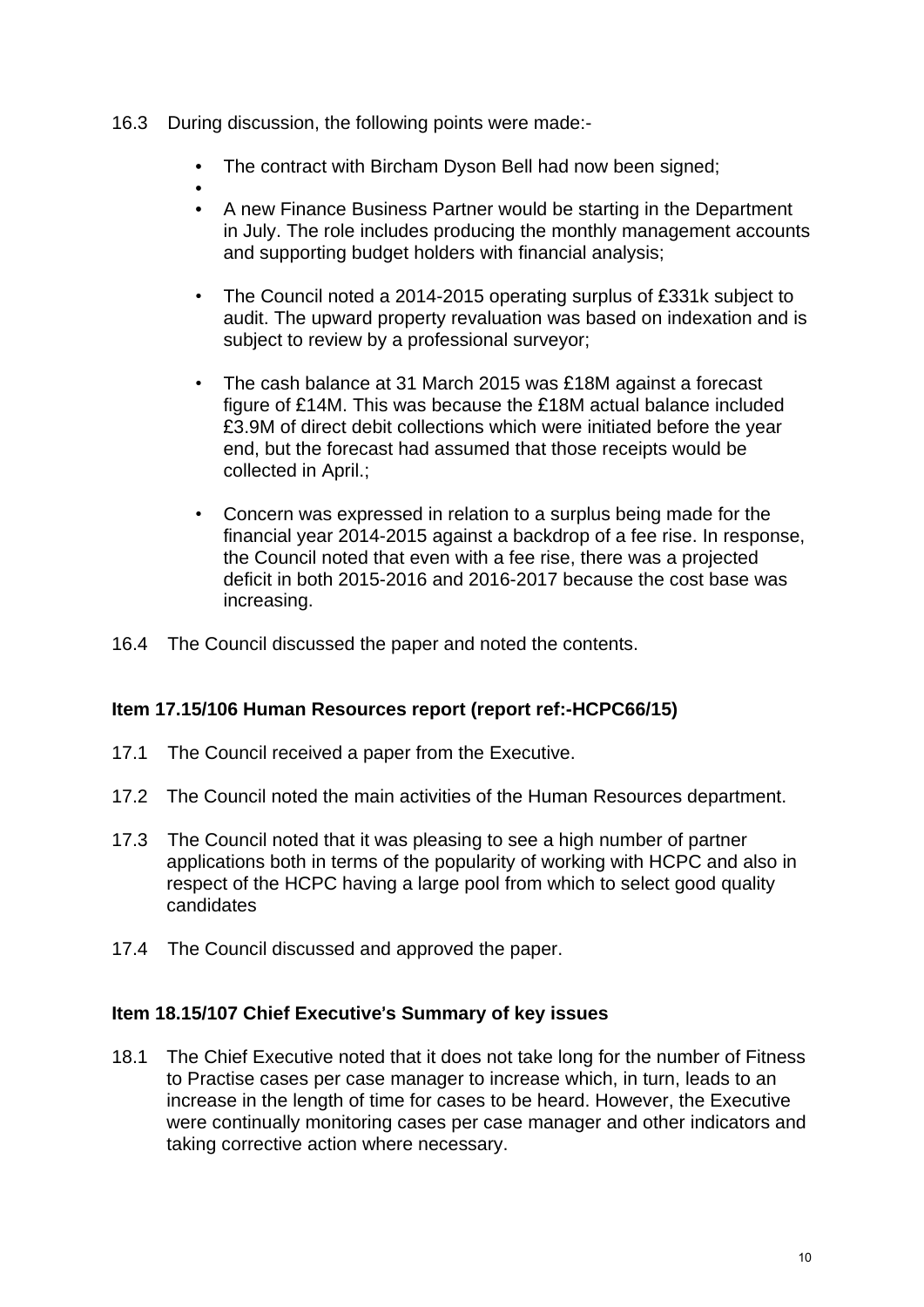# Items to Note

The Council noted the following reports:-

**Item 19.15/108 Report on regulation of herbal medicines and practitioners (report ref:-HCPC67/15)** 

**Item 20.15/109 Reports from Council representatives at external meetings (report ref:-HCPC68/15)** 

**Item 21.15/110 Minutes of the Education and Training Committee meeting held on Thursday 5 March 2015 (report ref:-HCPC69/15)** 

### **Item 22.15/111 Any other business**

. 22.1 There were no additional items for consideration.

Chair: …………………………..

Date: …………………………..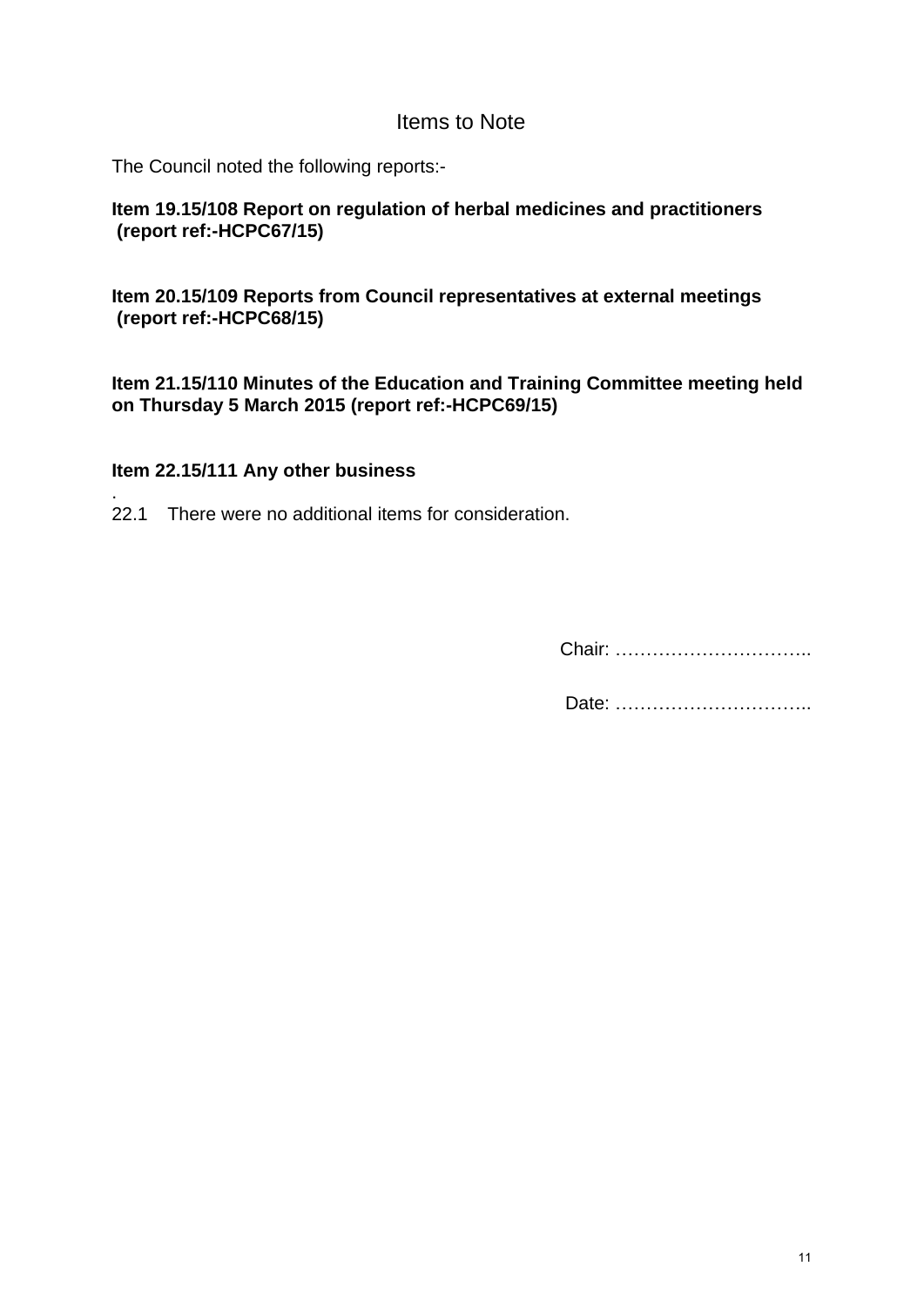# **Council**

**Minutes of the 98th meeting of the Health and Care Professions Council as follows:-** 

| Date:            | Thursday 14 May 2015                                                                                                                                                                                                                                          |
|------------------|---------------------------------------------------------------------------------------------------------------------------------------------------------------------------------------------------------------------------------------------------------------|
| Time:            | 9.30am                                                                                                                                                                                                                                                        |
| Venue:<br>House, | The Council Chamber, Health and Care Professions Council, Park<br>184 Kennington Park Road, London SE11 4BU                                                                                                                                                   |
| <b>Present:</b>  | Anna van der Gaag (Chair)<br><b>Elaine Buckley</b><br><b>Stephen Cohen</b><br><b>Richard Kennett</b><br>Sonya Lam<br>Eileen Mullan<br>Joanna Mussen<br><b>Robert Templeton</b><br><b>Graham Towl</b><br><b>Joy Tweed</b><br>Nicola Wood<br>Stephen Wordsworth |
| In attendance:   |                                                                                                                                                                                                                                                               |
|                  | John Barwick, Acting Director of Fitness to Practise (Items 1-15)<br>Jonathan Bracken, Solicitor to HCPC (Items 5-15)                                                                                                                                         |

Roy Dunn, Head of Business Process Improvement (Items 1-15) Liz Craig, PA to the Director of Education (Items 1-15) Brendon Edmonds, Head of Educational Development (Items 1-15) Edward Foster, Stakeholder Communications Officer (Items 1-15) Guy Gaskins, Director of Information Technology (Items 1-15) Andy Gillies, Director of Finance (Items 1-15) Michael Guthrie, Director of Policy and Standards (Items 1-15) Grant Imlach, Media and PR Manager (Items 1-15) Jonathan Jones, Stakeholder Communications Manager (Items 1-15) Jacqueline Ladds, Director of Communications (Items 1-15) Louise Lake, Director of Council and Committee Services Greg Ross-Sampson, Director of Operations (Items 1-15) Alan Shillabeer, Investigations Manager, FtP (Items 1-15)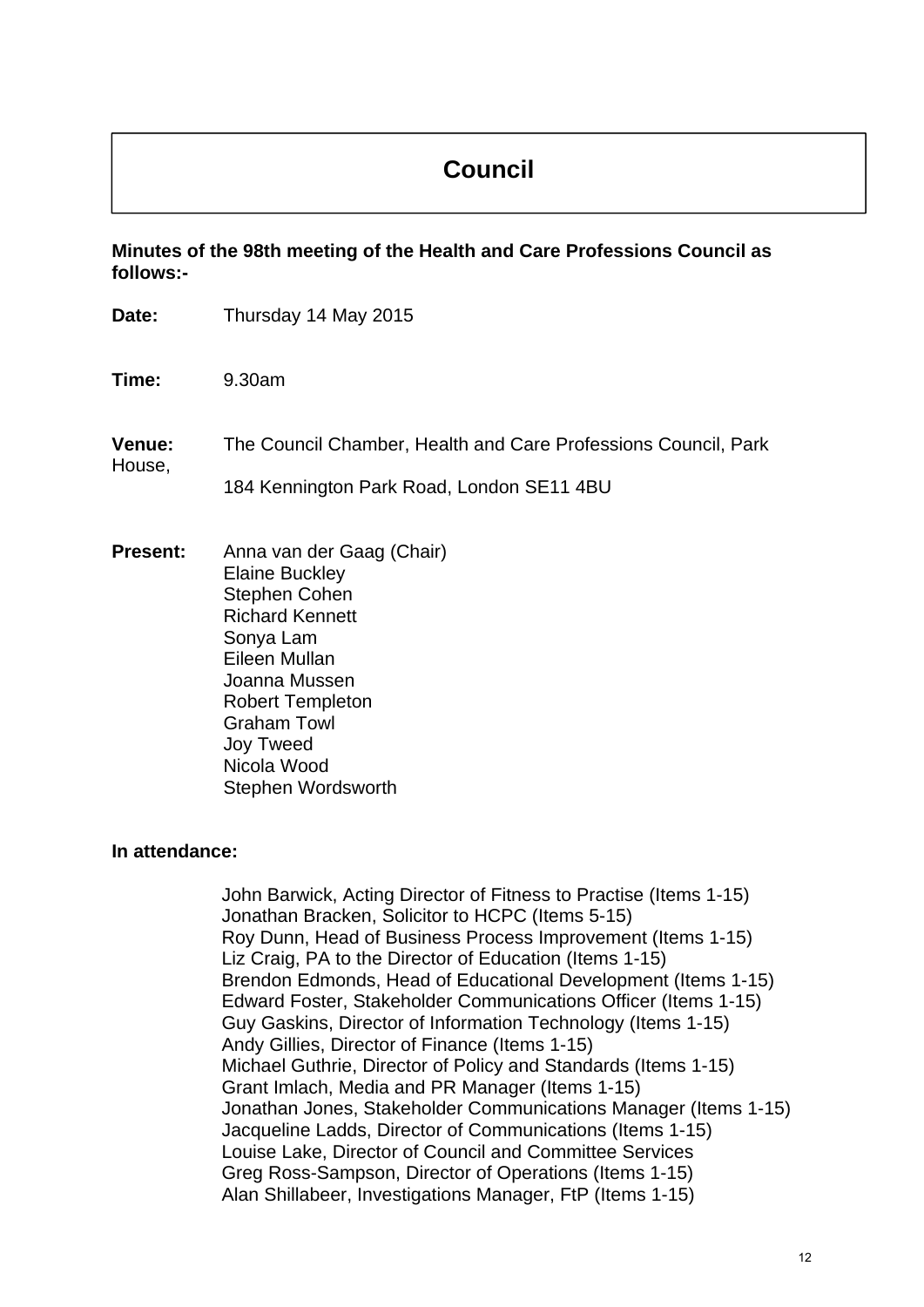Marc Seale, Chief Executive and Registrar Eve Seall, Head of Case Management (Items 1-15) Rebekah Tailor, Media and PR Officer (Items 1-15)

### Public Agenda – Part 1

### **Item 1.15/112 Chair**'**s welcome and introduction**

1.1. The Chair welcomed Council members and those seated in the public gallery to the 98th meeting of Council.

### **Item 2.15/113 Apologies for absence**

2.1 There were no apologies.

### **Item 3.15/114 Approval of Agenda**

3.1 The Council approved the agenda.

### **Item 4.15/115 Declaration of Members**' **interests**

- 4.1 Nicola Wood declared an interest in relation to item 9, 'Information Governance report' as she is a non-executive director of the Information Commissioner's Office Management Board.
- 4.2 Elaine Buckley, Sonya Lam, Robert Templeton, Graham Towl, Anna van der Gaag and Stephen Wordsworth (as registrant members of Council) declared an interest in relation to item 5, 'Outcomes of the consultation on HCPC fees'.

# Items for discussion/approval

# Strategy and Policy

### **Item 5.15/116 Outcomes of the consultation on HCPC fees (report ref:- HCPC70/15)**

- 5.1 The Council received a paper from the Executive.
- 5.2 The Council noted that a consultation was held between 27 March 2015 and 6 May 2015 on proposals to increase the registration fees. The Council is required to consult the Education and Training Committee before it varies the registration fees and before it makes Rules in connection with the payment of fees. The Education and Training Committee noted the paper at their meeting held earlier that day.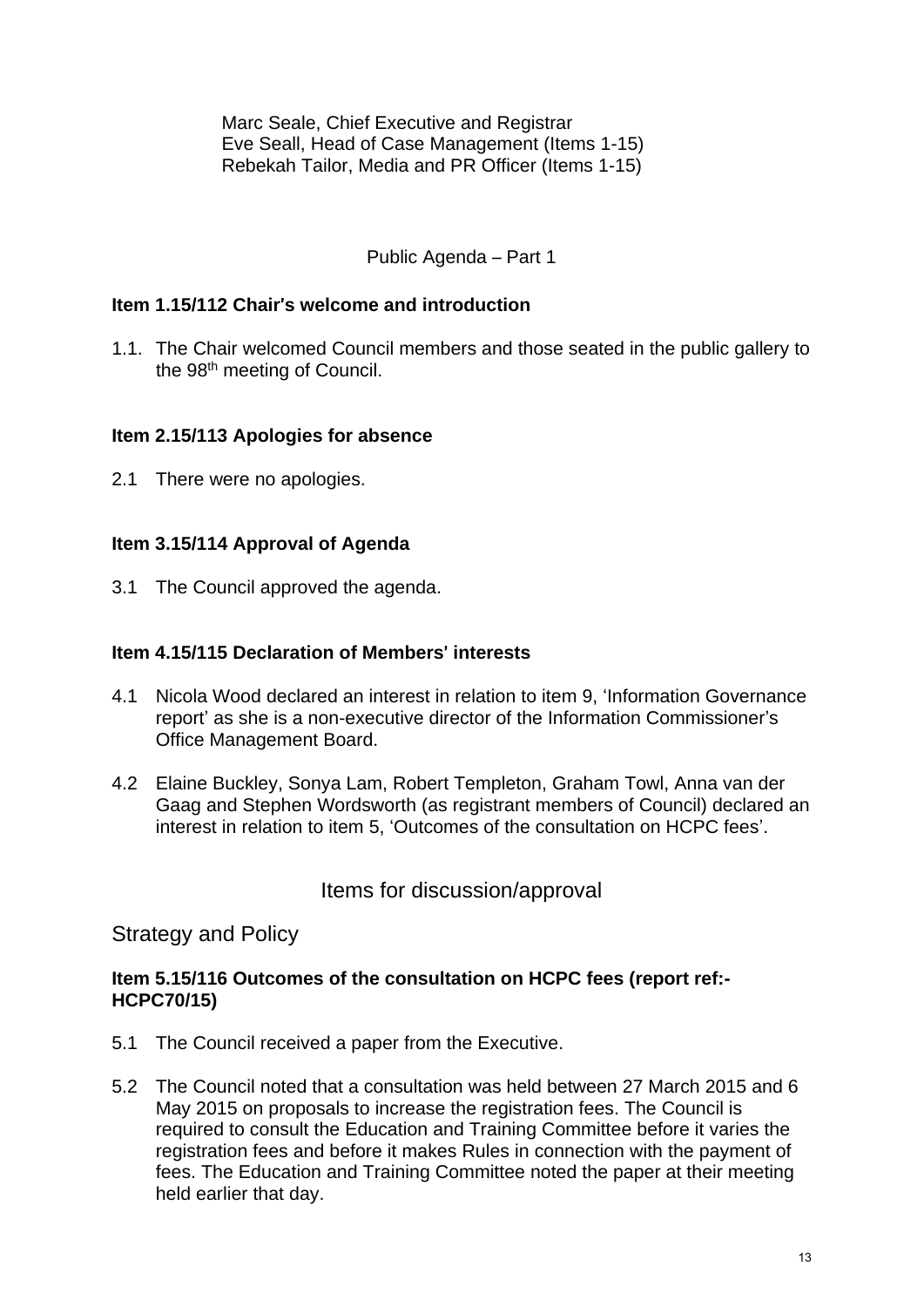- 5.3 During discussion, the following points were made:-
	- Approximately 2400 consultation responses were received with the majority of the respondents unhappy at the proposal to increase the fee. However, this represents only a very small percentage of our total number of registrants;
	- In 2006, there were approximately 1150 respondents to a similar consultation. However, the size of the Register in 2006 was approximately 50% of the current registrant population. Furthermore, with the introduction of an online consultation tool, it is now easier for individuals to respond;
	- The change to the proposal to increase the restoration fee was welcomed;
	- That the word 'reluctantly' needed to be repeated in paragraph 5.3 under 'Our comments and decisions' to emphasise that we were proposing the fee increase out of necessity rather than choice;
	- Concern was expressed in relation to the consultation timeframe although Council noted the reason for this;
	- Whilst there was a reluctance to increase the fees, it was important to note that the HCPC registration and renewal fees remained the lowest compared to other healthcare regulators;
	- The fee rise was in large part a consequence of external factors beyond our control (i.e. the PSA levy, and increasing FTP caseload). However, it was also necessary to invest in our resources to ensure the sustainability of the organisation in order that we continue to deliver effective, efficient and cost-effective regulation;
	- It was important to ensure appropriate communications in relation to the fee rise. To that end, members of the Council and employees would be provided with a 'Fees FAQ';
	- That no commitment was being made in terms of future increases to the HCPC registration fees since the PSA had not provided assurances about increases to their levy.
- 5.4 The Council agreed:-
	- (i) The fee levels as set out in the attached document effective (subject to necessary amendments to the relevant Rules) from 1 August 2015.
	- (ii) The text of the consultation responses document (subject to minor editing amendments and any changes agreed by the Education and Training Committee and by the Council at this meeting).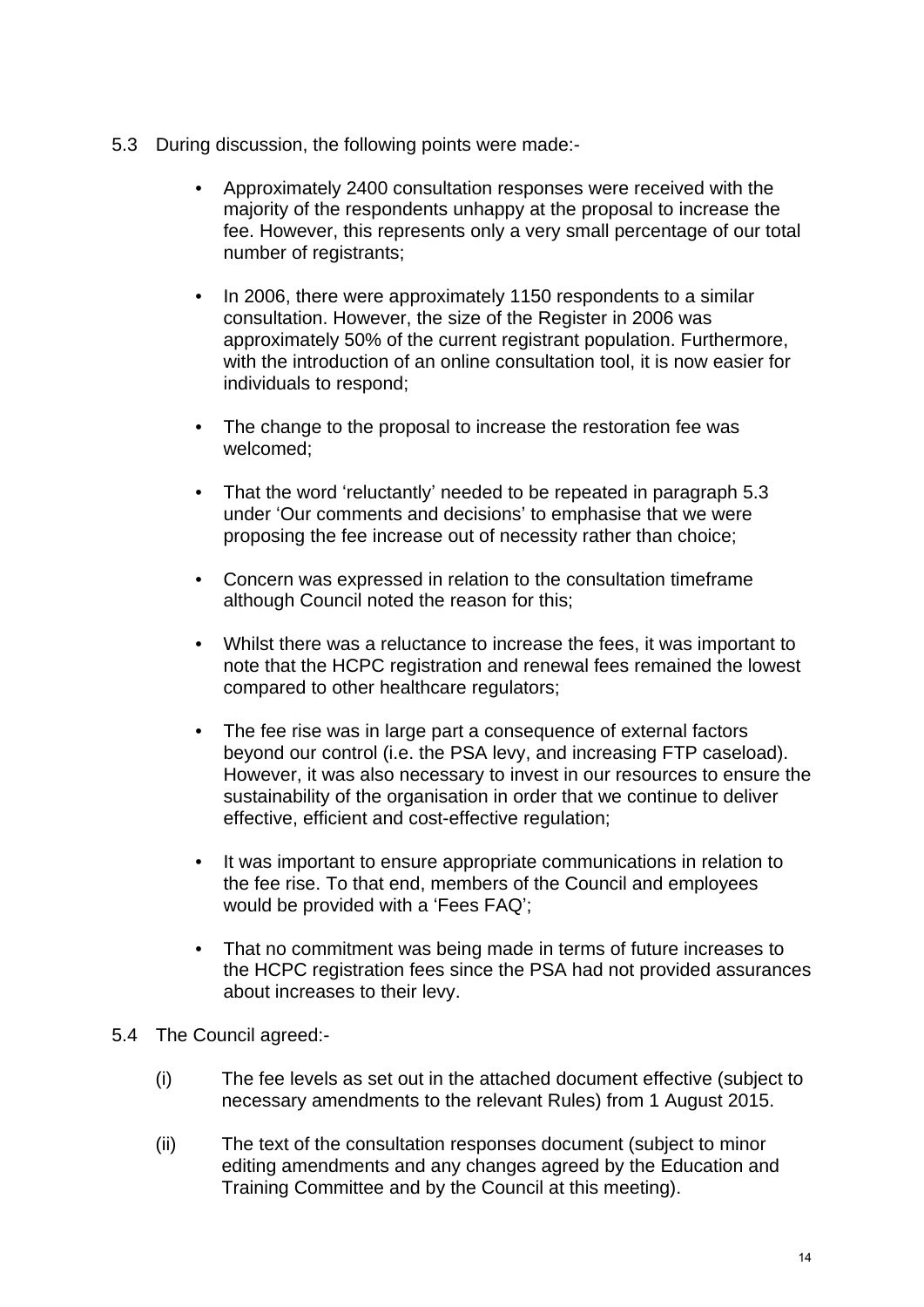(iii) To make the Rules in Appendix 1 by applying the Council seal.

### **Item 6.15/117 Review of Registration Appeals Process (report ref:-HCPC71/15)**

- 6.1 The Council received a paper from the Executive.
- 6.2 The Council noted the handling of registration appeals over the three year period January 2012 – December 2014 and how the Executive intended to transfer the day-to-day management of registration appeals from Fitness to Practise Department to the Registration Department, subject to Council approval.
- 6.3 During discussion, the following points were made:-
	- Concern was expressed in terms of the number of Registration Appeal Hearings and the number of Council members that were eligible to Chair Registration Appeals;
	- Given that 47% of registration appeals were upheld, a review was welcomed since there should be a mechanism to allow these applicants onto the Register sooner;
	- It was hoped that the revised process would see applications dealt with before they reached a hearing and so this in turn should lead to a decrease in costs of hearings although greater resources may be required earlier in the process;
	- In response to a suggestion that 'virtual' panels could be held, the Council noted that telephone-based hearings were being explored in the hope that this could accelerate the process.
- 6.4 The Council discussed the paper and endorsed the approach set out.

### **Item 7.15/118 Revisions to the Standard of Acceptance for Allegations (report ref:-HCPC72/15)**

- 7.1 The Council received a paper from the Executive.
- 7.2 The Council noted the key amendments to the 'The Standard of Acceptance for

Allegations'. It was noted that the paper was not intended to raise the bar in terms of the standard of acceptance itself but instead provide greater clarity around the decision making process at this stage.

- 7.3 During discussion, the following points were made:-
	- In response to a question about whether service users are consulted in terms of public-facing materials, the Council noted that the majority of documents went through the 'plain English' process. Furthermore, input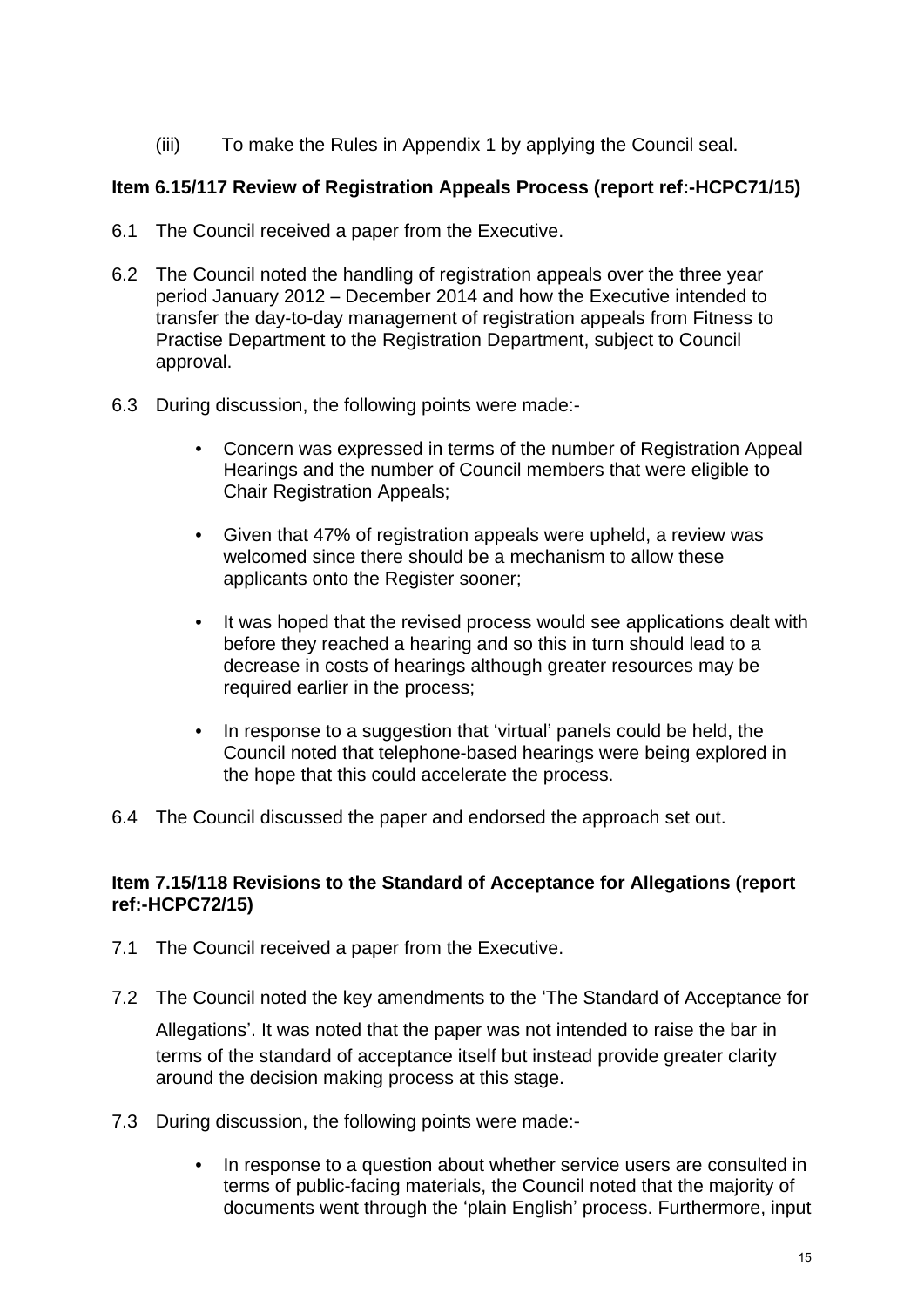is sought as appropriate, for example, the Patients Association were involved in the review of closure letter templates;

- The suggestion was made that the word 'unrestricted' in the final paragraph of page 5 of 17, "raise doubts about whether they should be allowed to continue to practise, either on an **unrestricted** basis or at all" should be replaced with 'restricted';
- The Council noted that all Fitness to Practise documentation was subject to the HCPC's data retention policy. Should an allegation not meet the standard of acceptance, although it does not form part of a registrant's formal record, the intelligence would be taken into account should a further allegation be made. This information would be retained in line with the retention policy and the standard of acceptance also provided that cases received 5 years after events took place would not generally be pursued unless there were exceptional circumstances;
- With reference to page 9 of 17, concern was expressed at the overreliance on a Court to deal with a complaint made against an expert witness who is on the HCPC register. It was noted that unless there was an additional dimension to the complaint, it would not be a matter for the HCPC. The suggestion was made that the section be reordered to make that explicit at the start;
- There was concern over the use of the term 'credible evidence' since it would be difficult to define. In response, the Council noted that this together with the term 'reasonable person' was difficult to define. However, these are familiar descriptors within the legal context.
- 7.4 The Council approved the revised policy 'Standard of Acceptance for Allegations.'

# **Item 8.15/119 Risk Register (report ref:-HCPC73/15)**

- 8.1 The Council received a paper from the Executive.
- 8.2 The Council noted the contents of the risk register which reflects current and recent levels of risk recognised by risk owners.
- 8.3 During discussion, the following points were made:-
	- The Council noted the process for reviewing the risk register with risk owners keeping their relevant risks under continued review and the Executive Management Team reviewing the document as a whole on a regular basis with consideration of the Risk Register by the Audit Committee at alternate meetings. Furthermore, the Audit Committee receive a presentation at each meeting from a number of 'risk owners' and this is carried out on a cyclical basis;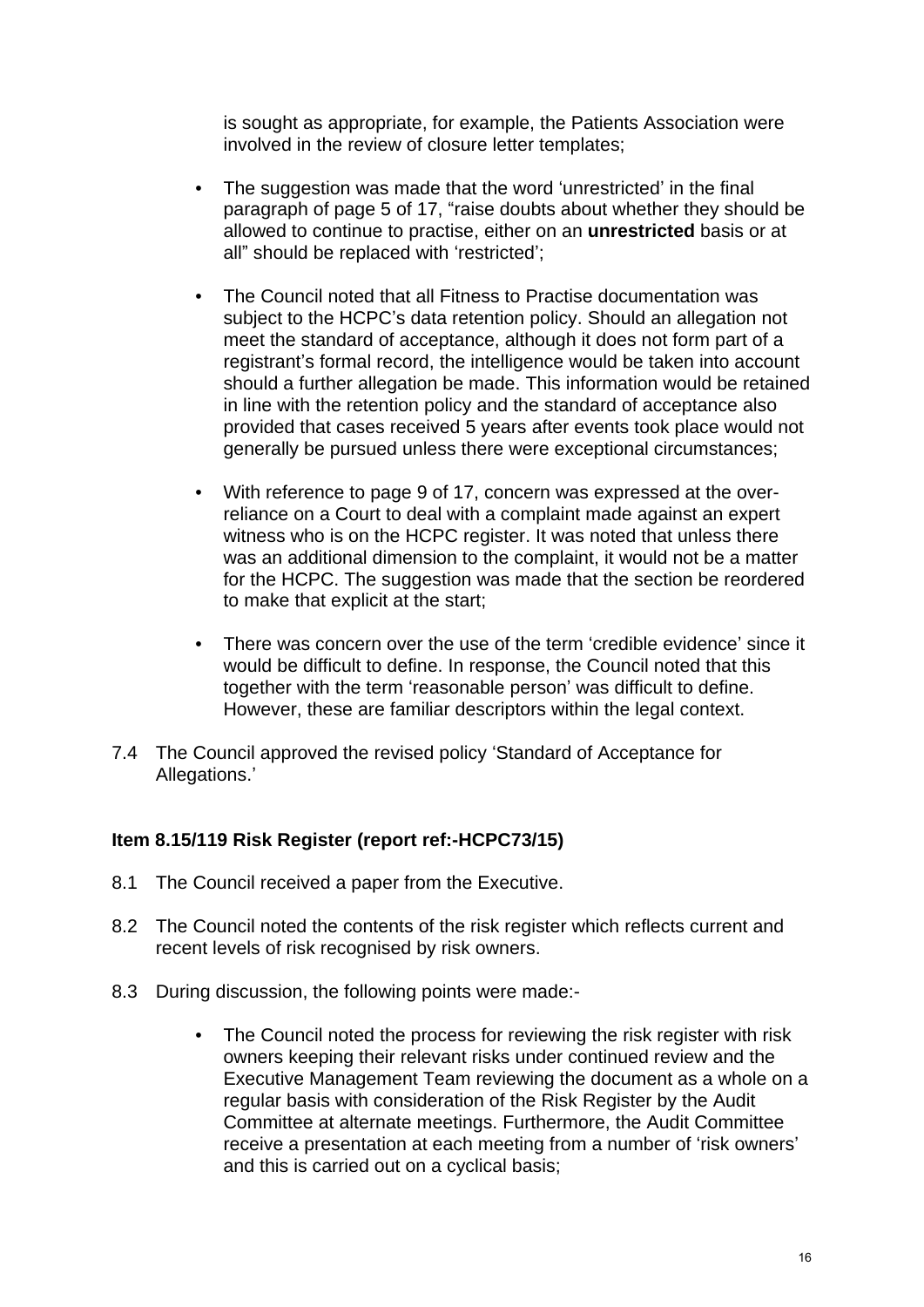- Concern was raised about those risks that run across different functions and whether there was a process for identifying these risks to ensure they are captured within the risk register. The Council noted that extracts from the risk register are appended to the annual work plans and so risks impacting on more than one function would appear in all relevant work plans in order to reduce the risk of anything 'slipping through the net'.
- 8.4 The Council noted the paper.

### **Item 9.15/120 Information Governance Report (report ref:-HCPC74/15)**

- 9.1 The Council received a paper from the Executive.
- 9.2 The Council noted the Information Governance function within the Secretariat Department is responsible for the HCPC's ongoing compliance with the Freedom of Information Act 2000 (FOIA), the Environmental Information Regulations 2004 (EIR) and the Data Protection Act 1998 (DPA). The Department also manages the HCPC's relationship with the Information Commissioner's Office (ICO), the information rights body and deals with information incidents that occur across the organisation.
- 9.3 During discussion, the following points were made:-
	- Employees, Council members and Partners were expected to undergo 'computer-based training' (CBT) in relation to data security and a new training programme was going to be deployed shortly;
	- The Council noted that when Fitness to Practise bundles are sent out, an email is sent to the intended recipients advising them that the bundle has been posted and asks them to contact the FTP administration team if they do not receive it. The Fitness to Practise department were looking at best practise in relation to data security and circulation of documentation;
	- It was important to ensure a manageable workload for employees to decrease the likelihood of data breaches occurring as a result of human error;
	- In response to a question about document destruction for partners in receipt of large bundles of paper, the Council noted that the HCPC do offer to cover the cost of a 'shredder'. In addition, a greater level of redaction was now applied to much of the paperwork and so there was less concern about any potential data breach;
	- Consideration was being given to sending out some paperwork electronically, for example registration appeals. This would minimise any issues in terms of data security;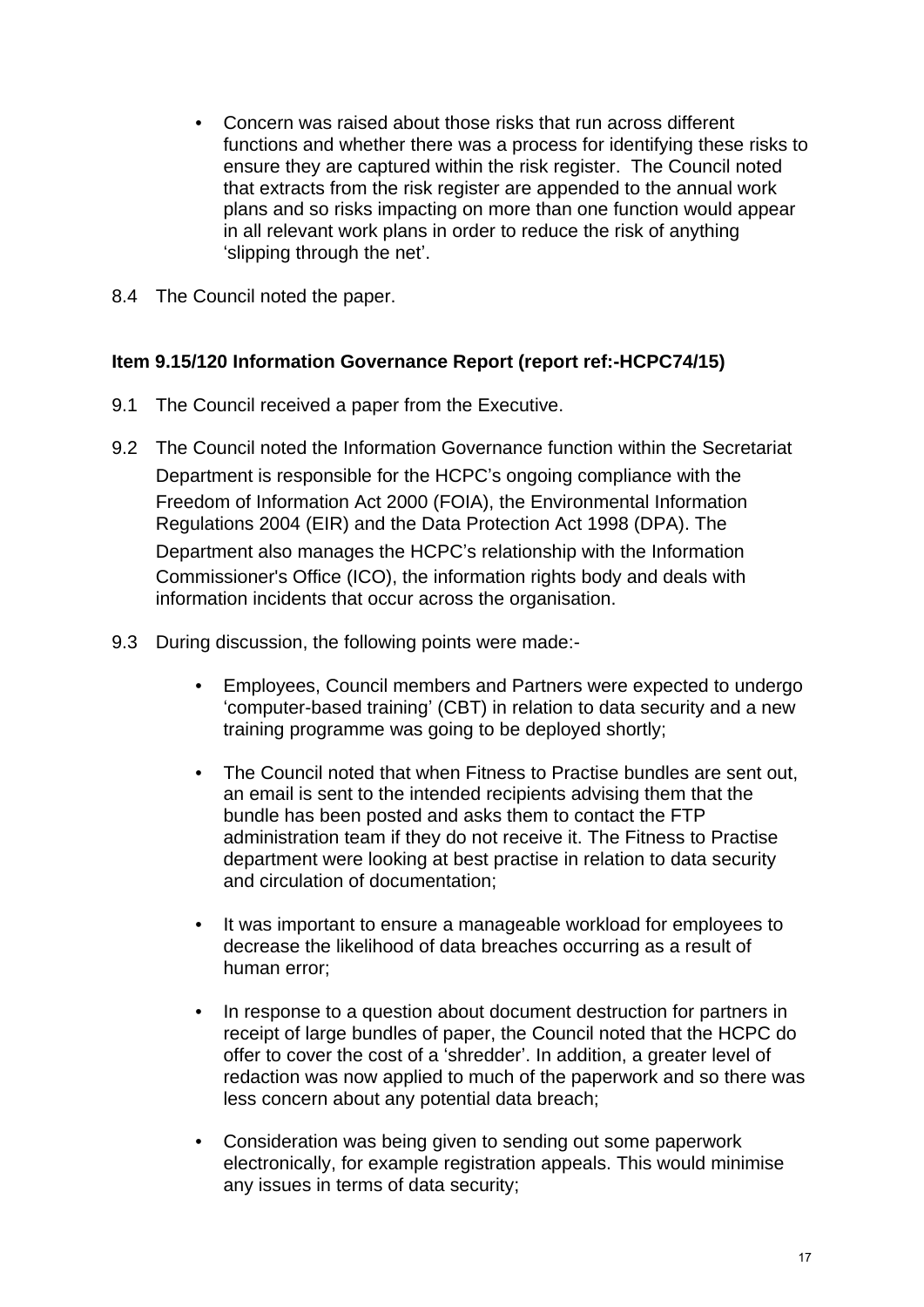- The Council would welcome regular updates in this area of work and a briefing from the Information Governance Manager.
- 9.4 The Council discussed the paper and noted the contents.

# Corporate Governance

### **Item 10.15/121 Membership of the Education and Training Committee (report ref:-HCPC75/15)**

- 10.1 The Council received a paper from the Executive.
- 10.2 The Council noted the proposed changes to the membership of the Education and Training Committee and, in addition, the change in approach to attendance at Education and Training Panel meetings.
- 10.3 The Council agreed:-
	- (i) The composition of the Education and Training Committee as follows:-

Education and Training Elaine Buckley Sonya Lam Eileen Mullan Joanna Mussen Joy Tweed Steve Wordsworth

(ii) All members of the Education and Training Committee would now be expected to attend all meetings of the Education and Training Panel.

### **Item 11.15/122 Minutes of the Audit Committee meeting held on 19 March 2015 (report ref:-HCPC76/15)**

- 11.1 The Council considered the minutes of the 49<sup>th</sup> meeting of the Audit Committee.
- 11.2 The Chair of the Audit Committee updated the Council on various aspects of the minutes. In response to a question about the business of the Committee, the Council noted that this was within the Committee's Terms of Reference which were in the gift of Council. If Members felt that these needed to be reconsidered, this could be done as part of the governance discussion at the October away day.
- 11.3 The Council considered the minutes endorsed the recommendations contained within.

# **Item 12.15/123 Any other business**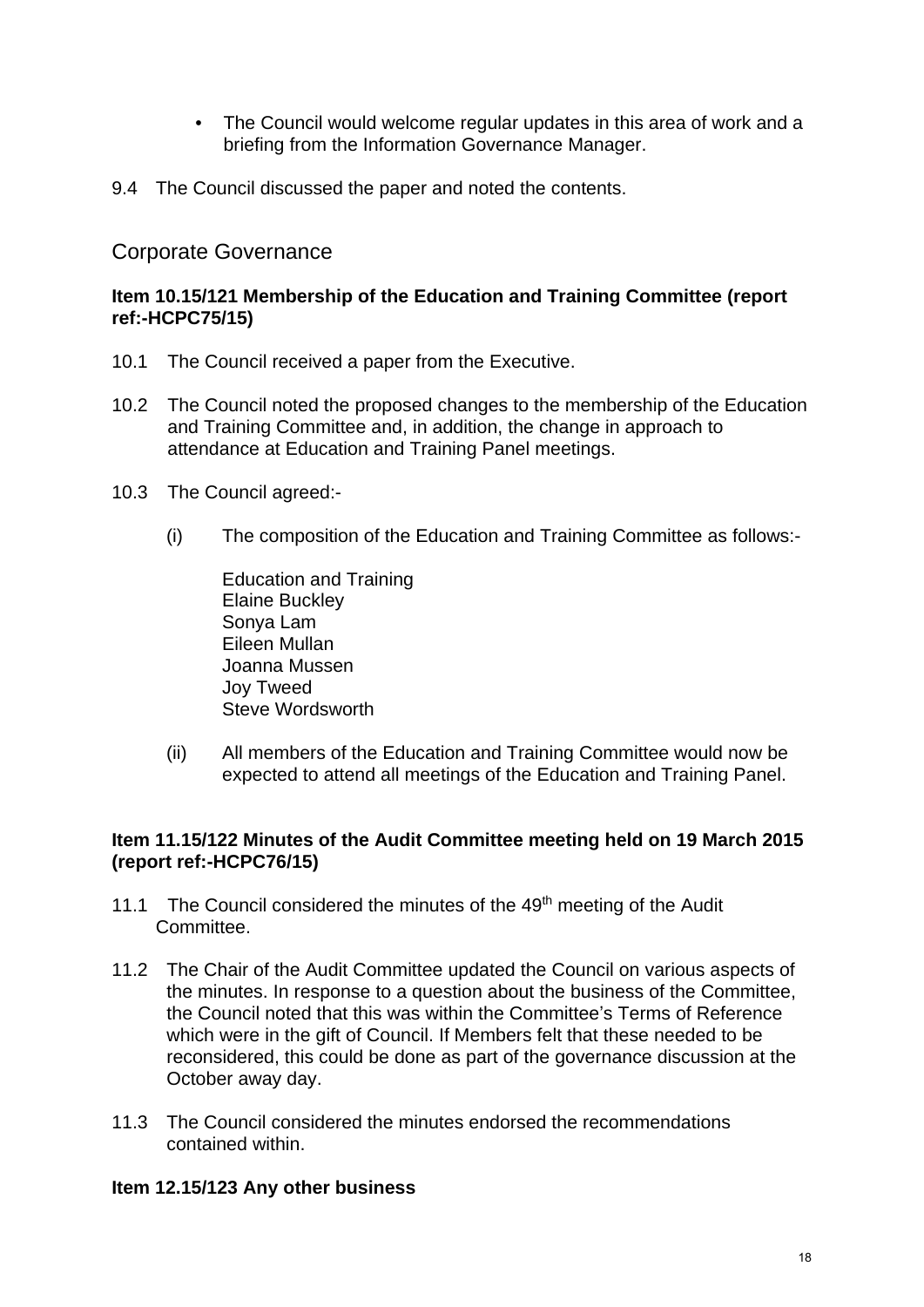12.1 There were no additional items for consideration that day.

### **Item 13.15/124 Meeting evaluation**

13.1 The Council noted that the papers were of a high standard.

### **Item 14.15/125 Date and time of next meeting**

14.1 The next meeting of the Council would be held on Monday 29 June 2015 at 2pm and Tuesday 30 June 2015 at 9.30pm at Park House, SE11 4BU.

#### **Item 15.15/126 Resolution**

The Council adopted the following resolution:

'The Council hereby resolves that the remainder of the meeting shall be held in private, because the matters being discussed relate to the following;

- (a) information relating to a registrant, former registrant or application for registration:
- (b) information relating to an employee or office holder, former employee or applicant for any post or office;
- (c) the terms of, or expenditure under, a tender or contract for the purchase or supply of goods or services or the acquisition or disposal of property;
- (d) negotiations or consultation concerning labour relations between the Council and its employees;
- (e) any issue relating to legal proceedings which are being contemplated or instituted by or against the Council;
- (f) action being taken to prevent or detect crime to prosecute offenders;
- (g) the source of information given to the Council in confidence; or
- (h) any other matter which, in the opinion of the Chair, is confidential or the public disclosure of which would prejudice the effective discharge of the Council's functions.'

| <b>Item</b> | <b>Reason for Exclusion</b> |
|-------------|-----------------------------|
| 16          |                             |

### **Item 16.15/127 Minutes of the Private part of the Council meeting held on 26 March 2015 (report ref:-HCPC77/15)**

- 16.1 The Council received the minutes of the private part of the Council meeting held on 26 March 2015.
- 16.2 The Council approved the minutes, subject to the deletion of Eileen Mullan from the list of attendees.